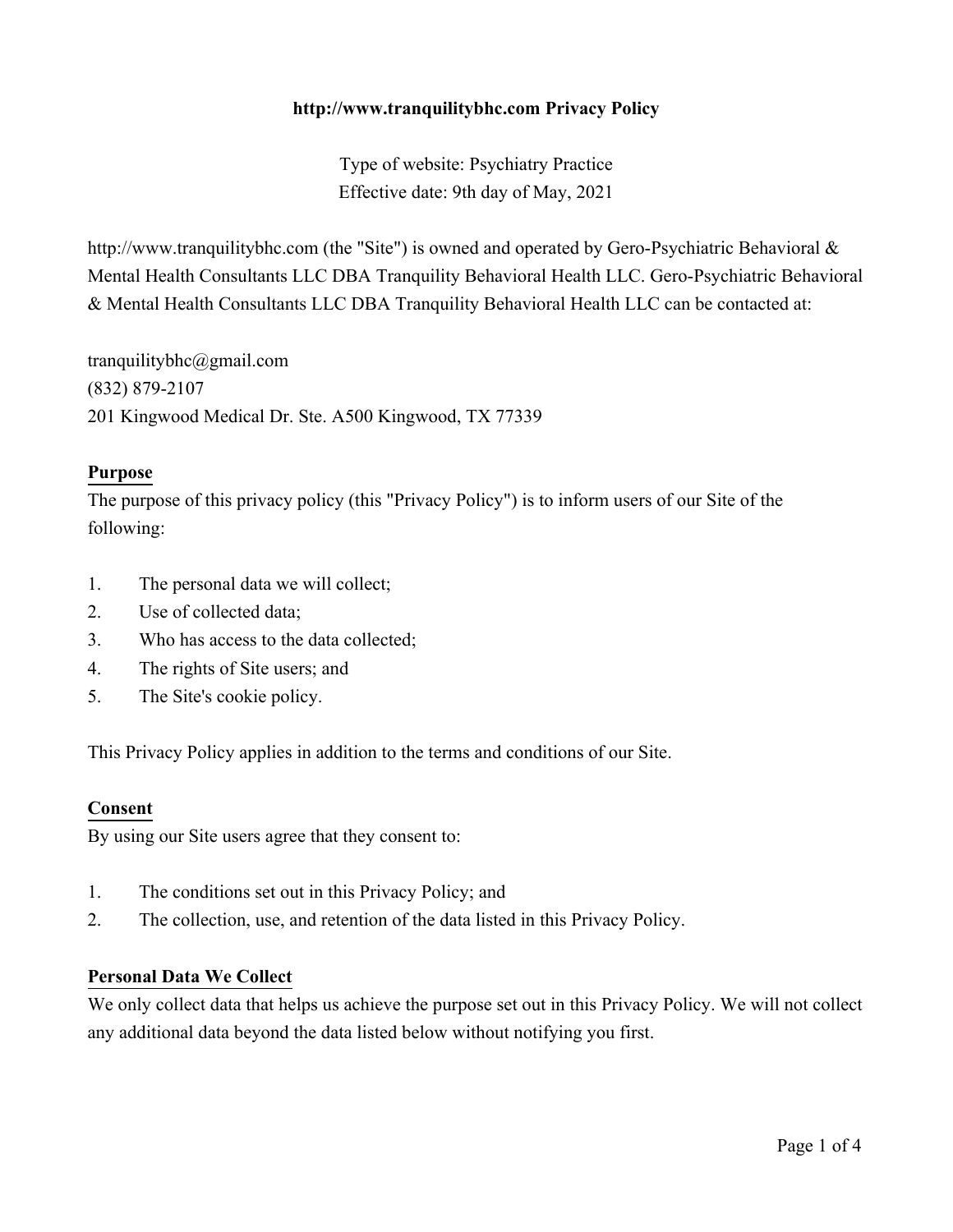## Data Collected Automatically

When you visit and use our Site, we may automatically collect and store the following information:

- 1. Clicked links; and
- 2. Content viewed.

# **How We Use Personal Data**

Data collected on our Site will only be used for the purposes specified in this Privacy Policy or indicated on the relevant pages of our Site. We will not use your data beyond what we disclose in this Privacy Policy.

The data we collect automatically is used for the following purposes:

1. Statistics.

# **Who We Share Personal Data With**

## Employees

We may disclose user data to any member of our organization who reasonably needs access to user data to achieve the purposes set out in this Privacy Policy.

## Other Disclosures

We will not sell or share your data with other third parties, except in the following cases:

- 1. If the law requires it;
- 2. If it is required for any legal proceeding;
- 3. To prove or protect our legal rights; and
- 4. To buyers or potential buyers of this company in the event that we seek to sell the company.

If you follow hyperlinks from our Site to another Site, please note that we are not responsible for and have no control over their privacy policies and practices.

## **How Long We Store Personal Data**

User data will be stored until the purpose the data was collected for has been achieved.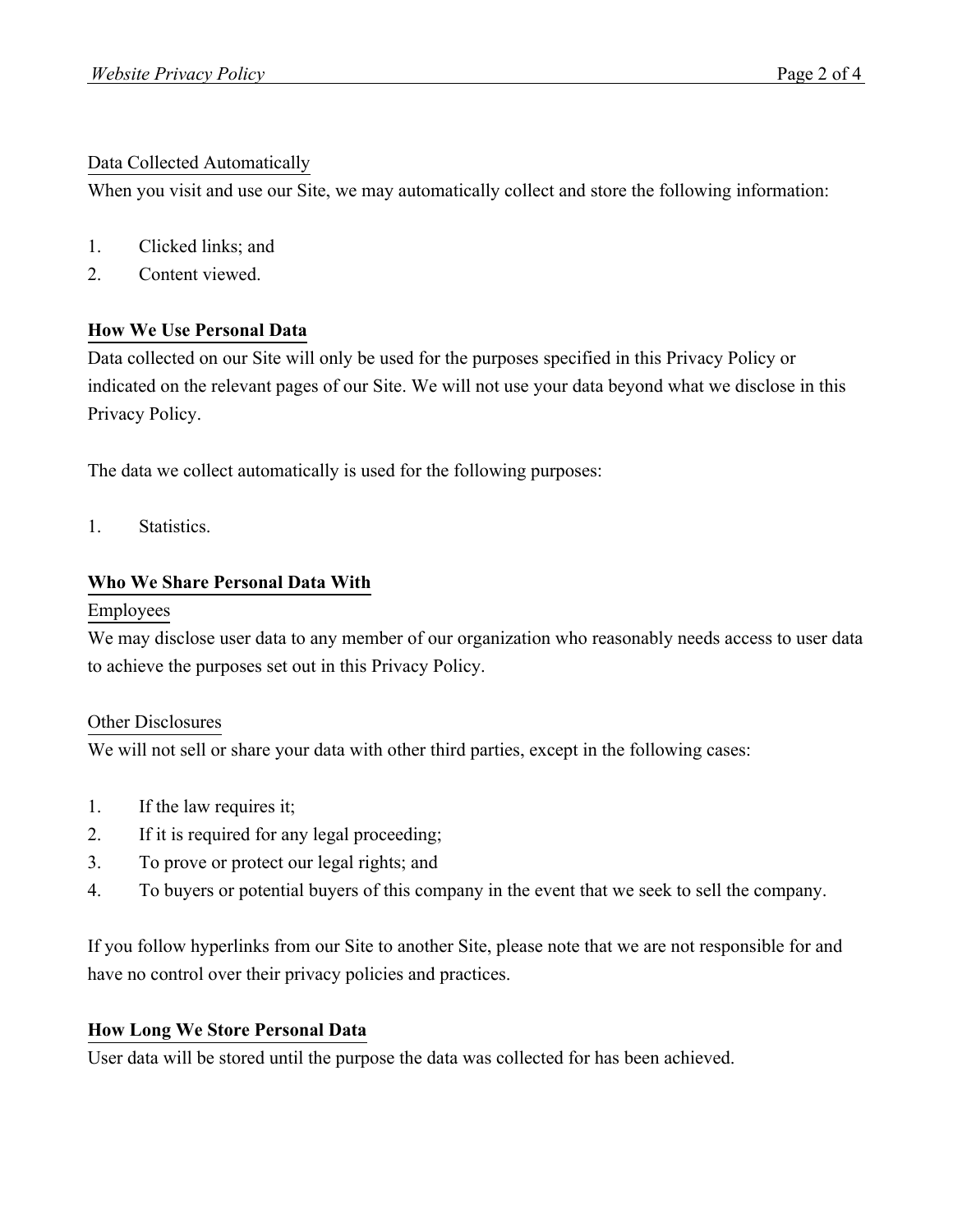You will be notified if your data is kept for longer than this period.

#### **How We Protect Your Personal Data**

In order to protect your security, we use the strongest available browser encryption and store all of our data on servers in secure facilities. All data is only accessible to our employees. Our employees are bound by strict confidentiality agreements and a breach of this agreement would result in the employee's termination.

While we take all reasonable precautions to ensure that user data is secure and that users are protected, there always remains the risk of harm. The Internet as a whole can be insecure at times and therefore we are unable to guarantee the security of user data beyond what is reasonably practical.

## **Children**

We do not knowingly collect or use personal data from children under 13 years of age. If we learn that we have collected personal data from a child under 13 years of age, the personal data will be deleted as soon as possible. If a child under 13 years of age has provided us with personal data their parent or guardian may contact our privacy officer.

## **How to Access, Modify, Delete, or Challenge the Data Collected**

If you would like to know if we have collected your personal data, how we have used your personal data, if we have disclosed your personal data and to who we disclosed your personal data, or if you would like your data to be deleted or modified in any way, please contact our privacy officer here:

Jimmie Evans VP of Operations tranquilitybhc@gmail.com (832) 879-2107 201 Kingwood Medical Dr. Ste A500 Kingwood, TX 77339

## **Cookie Policy**

A cookie is a small file, stored on a user's hard drive by a website. Its purpose is to collect data relating to the user's browsing habits. You can choose to be notified each time a cookie is transmitted. You can also choose to disable cookies entirely in your internet browser, but this may decrease the quality of your user experience.

We use the following types of cookies on our Site: